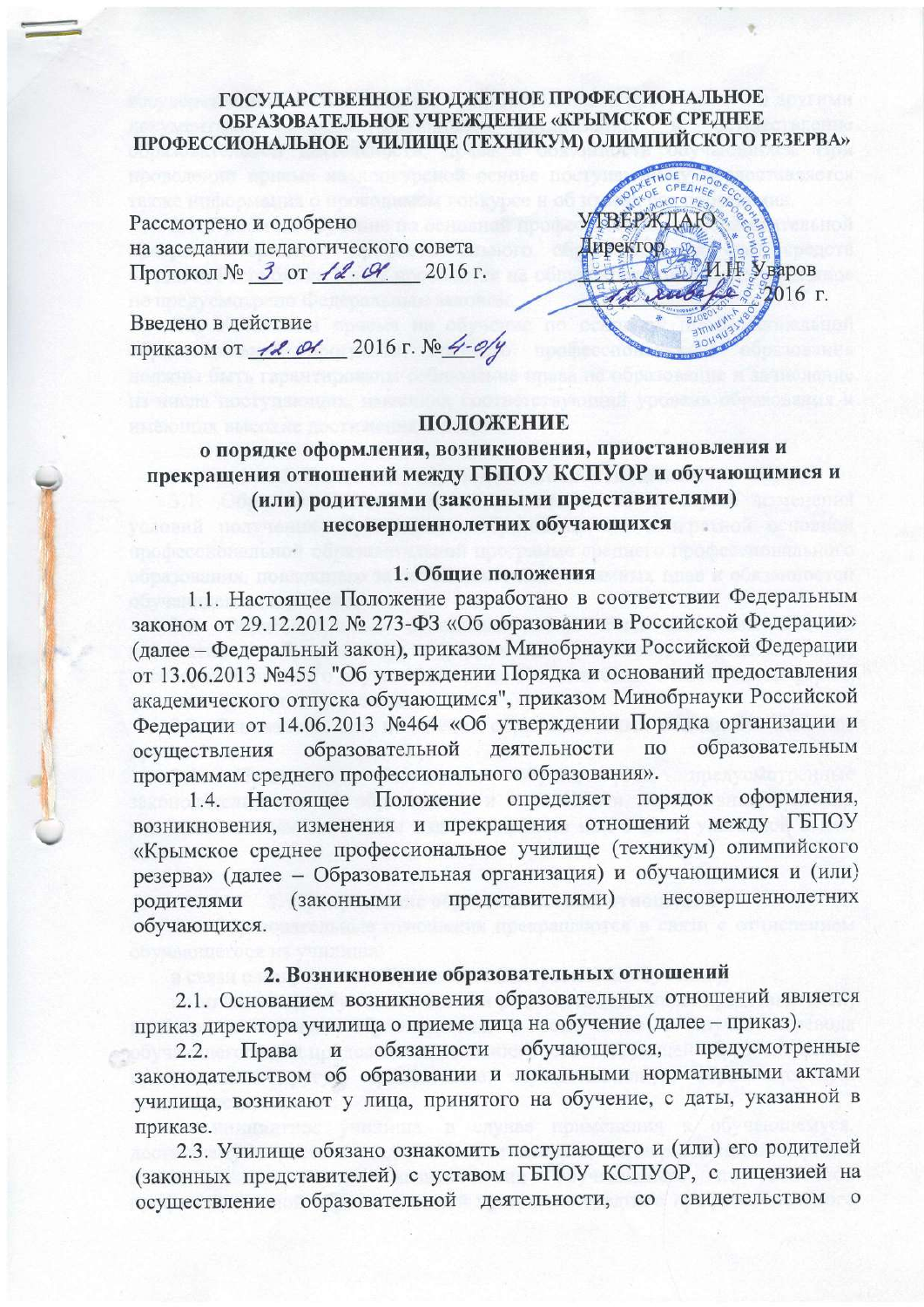государственной аккредитации, с образовательными программами и другими организацию и осуществление регламентирующими документами, образовательной деятельности, права и обязанности обучающихся. При проведении приема на конкурсной основе поступающему предоставляется также информация о проводимом конкурсе и об итогах его проведения.

2.4. Прием на обучение по основной профессиональной образовательной программе среднего профессионального образования за счет средств бюджета Республики Крым проводится на общедоступной основе, если иное не предусмотрено Федеральным законом.

2.5. Условиями приема на обучение по основной профессиональной образовательной программе среднего профессионального образования должны быть гарантированы соблюдение права на образование и зачисление из числа поступающих, имеющих соответствующий уровень образования и имеющих высокие достижения в спорте.

## 3. Изменение образовательных отношений

3.1. Образовательные отношения изменяются в случае изменения условий получения обучающимся образования по конкретной основной профессиональной образовательной программе среднего профессионального образования, повлекшего за собой изменение взаимных прав и обязанностей обучающегося и училища.

3.2. Образовательные отношения могут быть изменены как по представителей) (законных (родителей обучающегося инициативе несовершеннолетнего обучающегося) по его заявлению в письменной форме, так и по инициативе училища.

3.3. Основанием для изменения образовательных отношений является приказ.

предусмотренные обучающегося, обязанности  $3.4.$ Права  $\,$  M законодательством об образовании и локальными нормативными актами училища изменяются с даты издания приказа или с иной указанной в нем даты.

# 4. Прекращение образовательных отношений

4.1. Образовательные отношения прекращаются в связи с отчислением обучающегося из училища:

в связи с получением образования (завершением обучения);

по инициативе обучающегося или родителей (законных представителей) несовершеннолетнего обучающегося, в том числе в случае перевода обучающегося для продолжения освоения соответствующей образовательной программы в другую организацию, осуществляющую образовательную деятельность;

по инициативе училища, в случае применения к обучающемуся, достигшему возраста пятнадцати лет, отчисления как меры дисциплинарного обучающимся основной ПО невыполнения случае  $\overline{B}$ взыскания, профессиональной образовательной программе среднего профессионального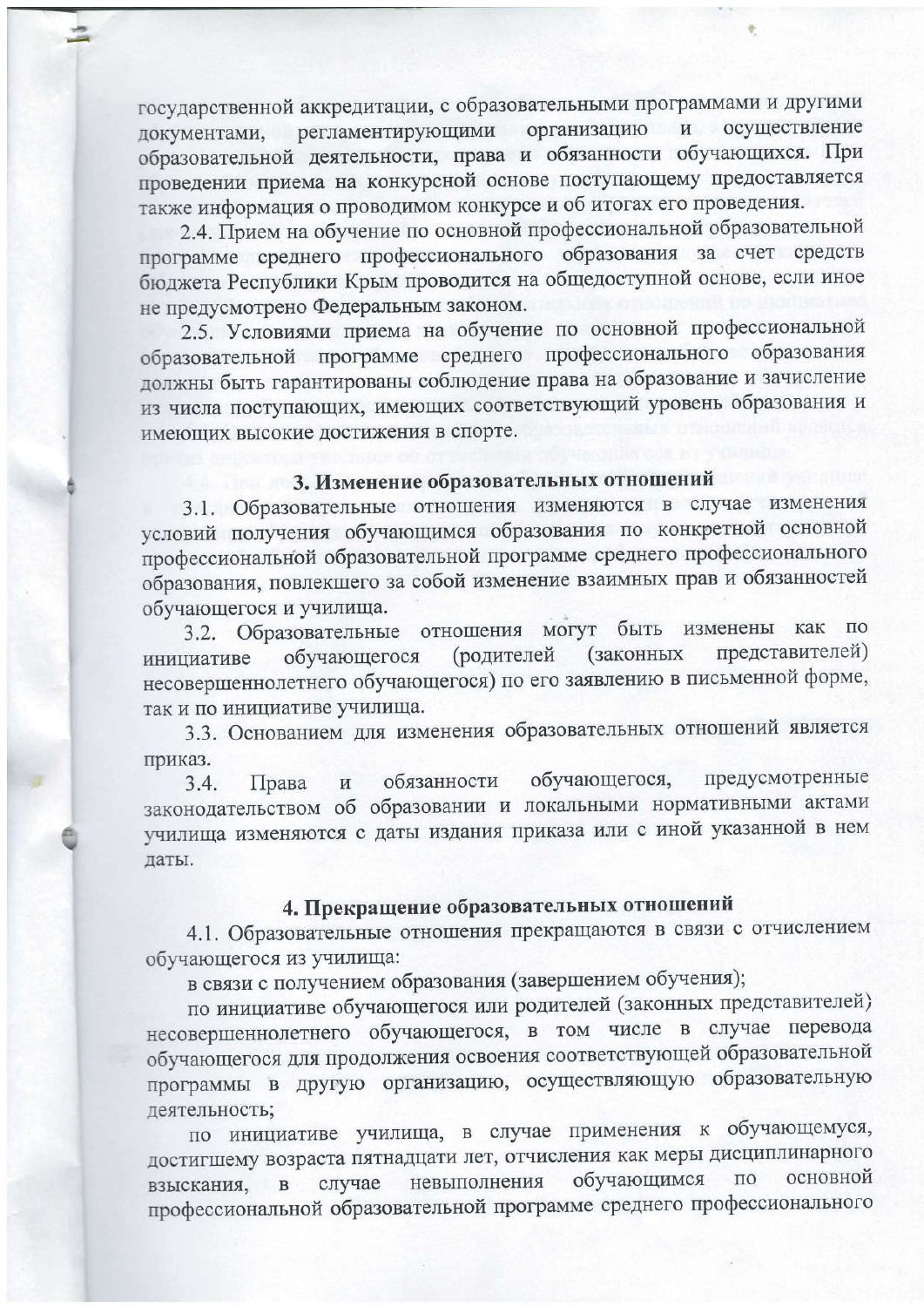обязанностей по добросовестному освоению такой образования образовательной программы и выполнению учебного плана, а также в случае установления нарушения порядка приема в училище, повлекшего по вине обучающегося его незаконное зачисление в училище;

по обстоятельствам, не зависящим от воли обучающегося или родителей несовершеннолетнего обучающегося представителей) (законных случае ликвидации Образовательной организации, числе  $\overline{B}$ **TOM**  $\overline{B}$ Образовательной организации.

4.2. Досрочное прекращение образовательных отношений по инициативе представителей) (законных родителей обучающегося или несовершеннолетнего обучающегося не влечет за собой возникновение каких-либо дополнительных, в том числе материальных, обязательств указанного обучающегося перед Образовательной организацией.

4.3. Основанием для прекращения образовательных отношений является приказ директора училища об отчислении обучающегося из училища.

4.4. При досрочном прекращении образовательных отношений училище в трехдневный срок после издания приказа директора училища об отчислении обучающегося выдает лицу, отчисленному из этой организации, справку об обучении в соответствии с частью 12 статьи 60 Федерального закона.